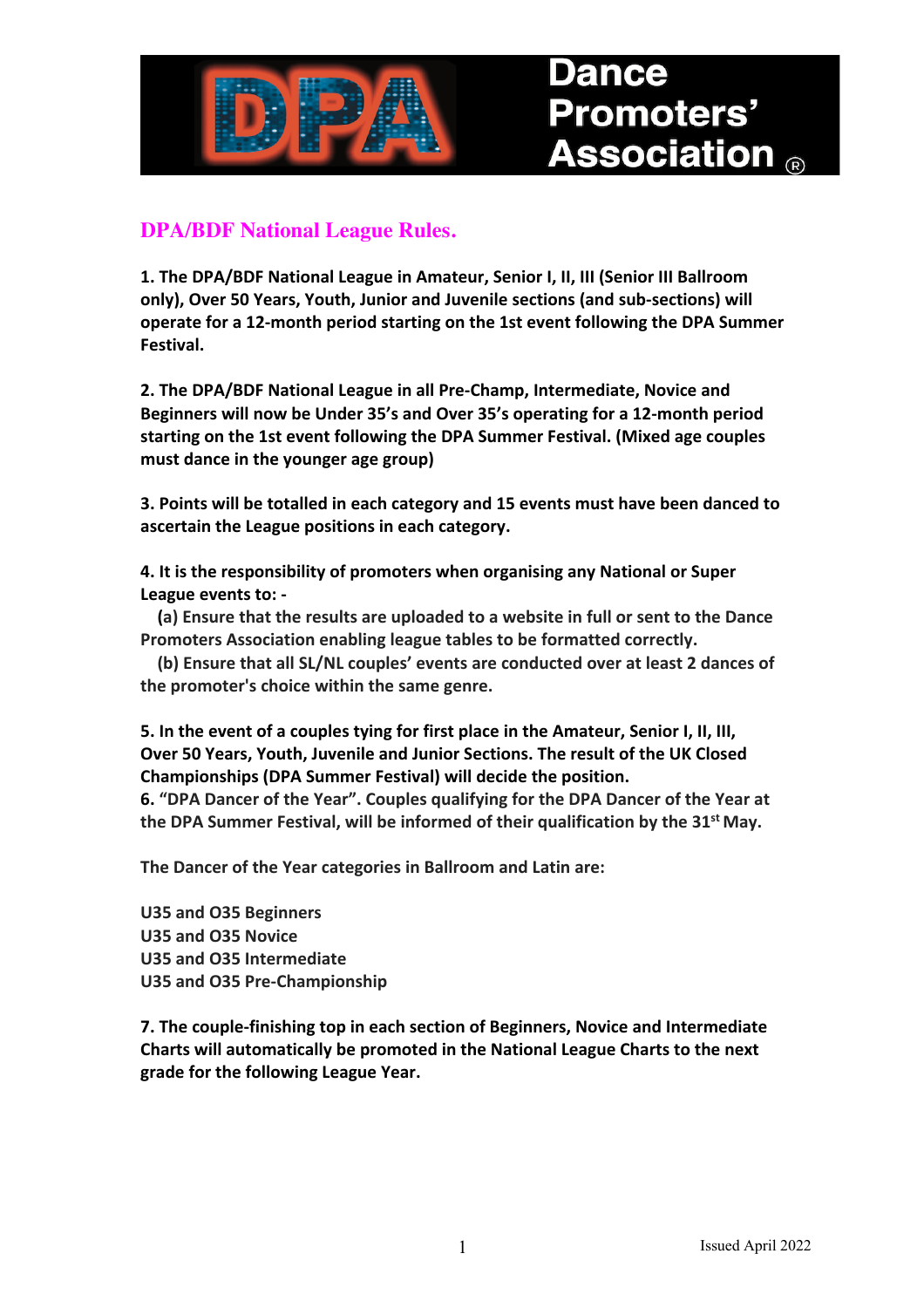

# Promoters' ssociation

## **CLASSICAL AND MODERN SEQUENCE**

**8. (a) For the Adult Classical and Modern Sequence DPA/BDF National League Events will operate for a period of 12 months starting 1st October each year**

 **(b) For the Under 16 Classical and Modern Sequence DPA/BDF National League Events will operate for a period of 12 months starting on the 1st day after the completion of the Junior Blackpool Dance Festival (This allows for the changing of Easter each year)**

**9. Points will be totalled in each category and the best 8 results will be used to ascertain the winner.**

**10. In the event of a couples tying for 1st place, the result of the United Kingdom Closed Championships will decide the position.** 

#### **SOLO RULES**

**11. - The genres covered by these rules will be in the following categories, Ballroom, Latin American and Classical Sequence.**

**12. (a) - The DPA/BDF National Solo League in Ballroom & Latin American in the U10/U12/U14/U16/U19 & U21 will operate for a 12-month period starting on the 1st event following the DPA Summer Festival in Ballroom & Latin American.**

**(b) - The DPA/BDF National Solo League in Classical Sequence in the U10/U12/U14/U16 will operate for a period of 12 months starting on the 1st day after the completion of the Junior Blackpool Dance Festival (This allows for the changing of Easter each year)**

**(c) - The DPA/BDF National Solo League in Classical Sequence in the U19 & U21 will operate for a period of 12 months starting on the 1st October each year.**

**13. - To be conducted over at least 2 dances of the promoter's choice within the same genre.**

**14. - Other Solo events can be run at the organisers discretion including other age groupings.**

**15. - The NL Solo events must consist of Solo Dancers Only (Assisted partnering is not permitted).**

**16. - The NL Solo events are open to any dancer within their own age group. (the date of their actual birthday)**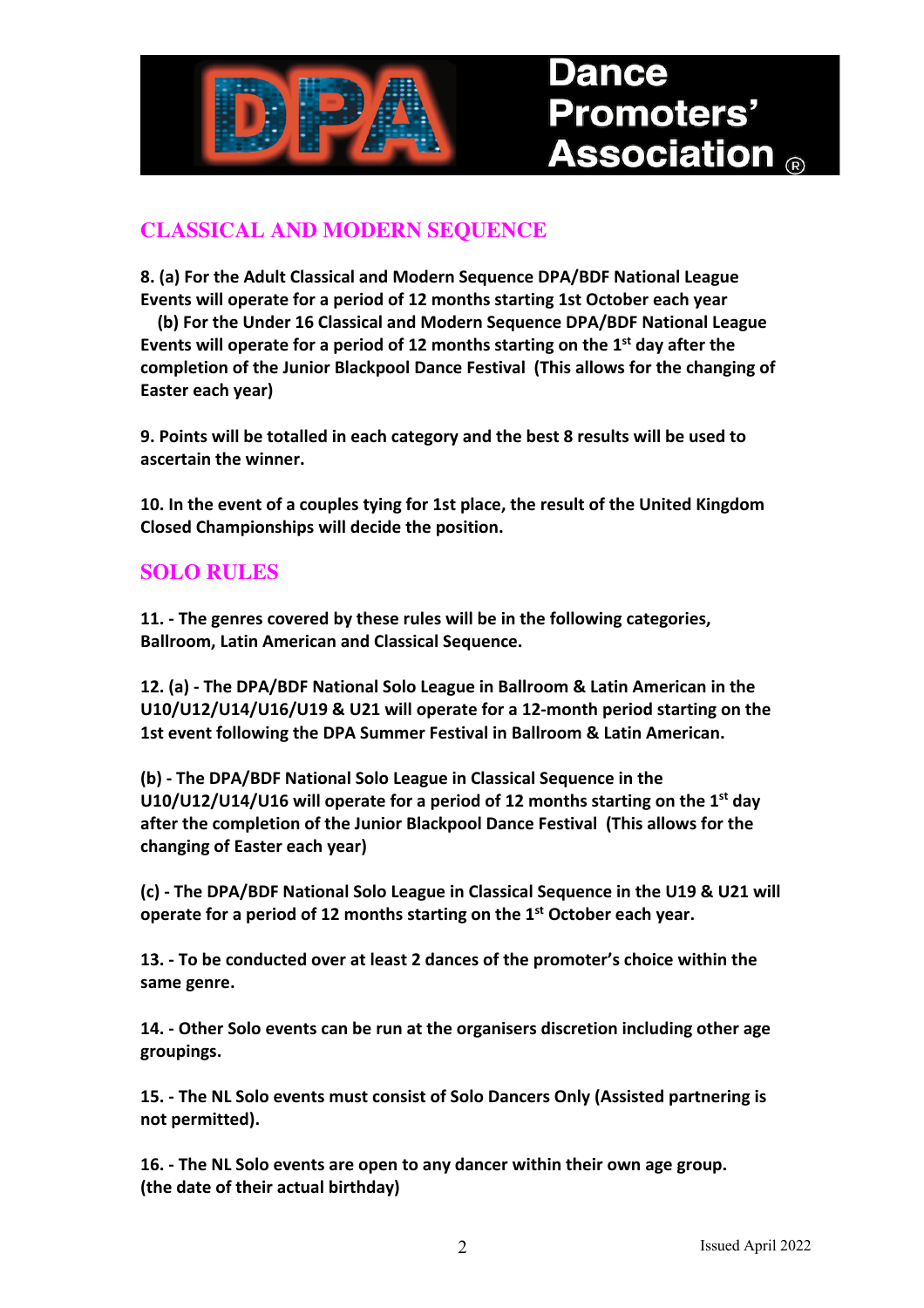

**17. - Juvenile Solo Dancers to comply with the current BDC Rules and Syllabus.**

**18. - Solo Dancers 12 years and over may dance any Open Choreography.**

**19. - NL Points will be awarded in accordance with the existing NL Point Structure.**

**20. - On transferring from one age group to another the points will remain within the age group they were awarded in - these are not transferable.**

**21. - Points will be totalled in each category and 15 events must have been danced to ascertain the League positions in each event.**

#### **GENERAL RULES**

**22. All age groups are as set out in British Dance Council Rules.**

**23. If a couple terminates its partnership during the year points are null and void and cannot be transferred to a new partnership.**

**24. In the event of a couple changing groups during the year the points they have earned will be frozen in that grade/age group and they will need to earn points in the new grade/age group. If a couple have already earned enough points to win their previous grade/age group, they will still win.**

**25. All Dancers will qualify for National League Status unless they ask not to be included.**

**26. In a Final of more than 7 couples, each couple will receive the same points as the 7th couple.**

**27. It is the Promoters responsibility to make it clear on their event programme which events are NL or SL. It is advisable for all dancers when entering events, to check which competitions on a specific programme are selected for NL or SL**